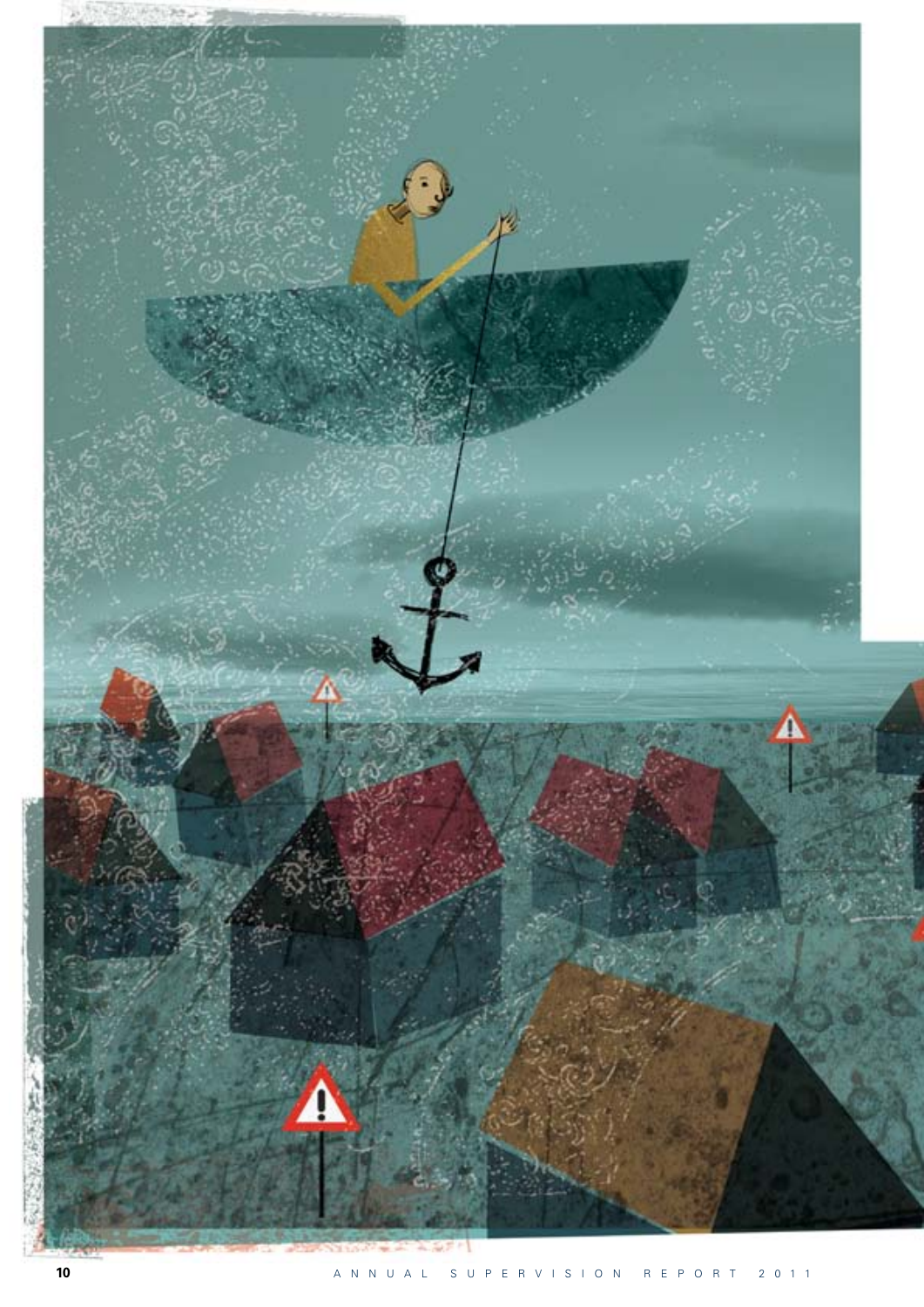# Children receiving child welfare services **are not heard**

A finding from countrywide supervision in 2011 of municipal child welfare services was that children are given too few opportunities to talk with the staff. In many municipalities, whether or not staff had conversations with children, and how this was organized, was left to chance.

On 1 January 2010, responsibility for general supervision of child welfare services was given to the Norwegian Board of Health Supervision. In 2011, the Offices of the County Governors and the Norwegian Board of Health Supervision carried out countrywide supervision of child welfare services.

The aim of supervision was to examine

Ein må

gi informasjonen

på barnet sine i

premissar

whether a sample of Norwegian municipalities (44 municipalities) organized and managed child welfare services in such a way as to ensure that services were provided in accordance with the requirements in the Child Welfare Act. This included investigation, evaluation of the services provided, and opportunities for the child to participate – in other words

that children were given information and the opportunity to express their views and opinions.

### **The child is the main person and has the right to be consulted**

It is important that children are given the opportunity to talk about themselves and

express their views and opinions, both when they are being assessed and when measures to help them are being evaluated. It is not compulsory for children to express their views, but they must be given the opportunity to do so, before decisions are taken about them. This applies to children from the age of seven, and to younger children who are able to form their own opinions. Child welfare

 Child welfare staff must inform children about their rights, provide information in a way that is appropriate for the child's age and maturity, and assess the need for talking to children in a private room."

staff must inform children about their rights, provide information in a way that is appropriate for the child's age and maturity, and assess the need for talking to children in a private room.

### **Not all children are consulted**

The Offices of the County Governors found breaches of the legislation or areas with potential for improvement in 40 out of 44 municipalities.

how they experience their situation. This can provide the child welfare services with a better insight into the child's situation, and make it easier to find appropriate measures to help the child.

Both the Child Welfare Act and the United Nations Convention on the Rights of the Child contain regulations to ensure that children are consulted. Children receiving child welfare services must be given information and the opportunity to

#### For example:

- the child welfare services lacked routines for talking to children
- they had routines, but did not follow them
- they talked to the children, but did not record the results
- the managers did not ask about whether staff had talked to the children
- the staff lacked knowledge about children's right to participate.